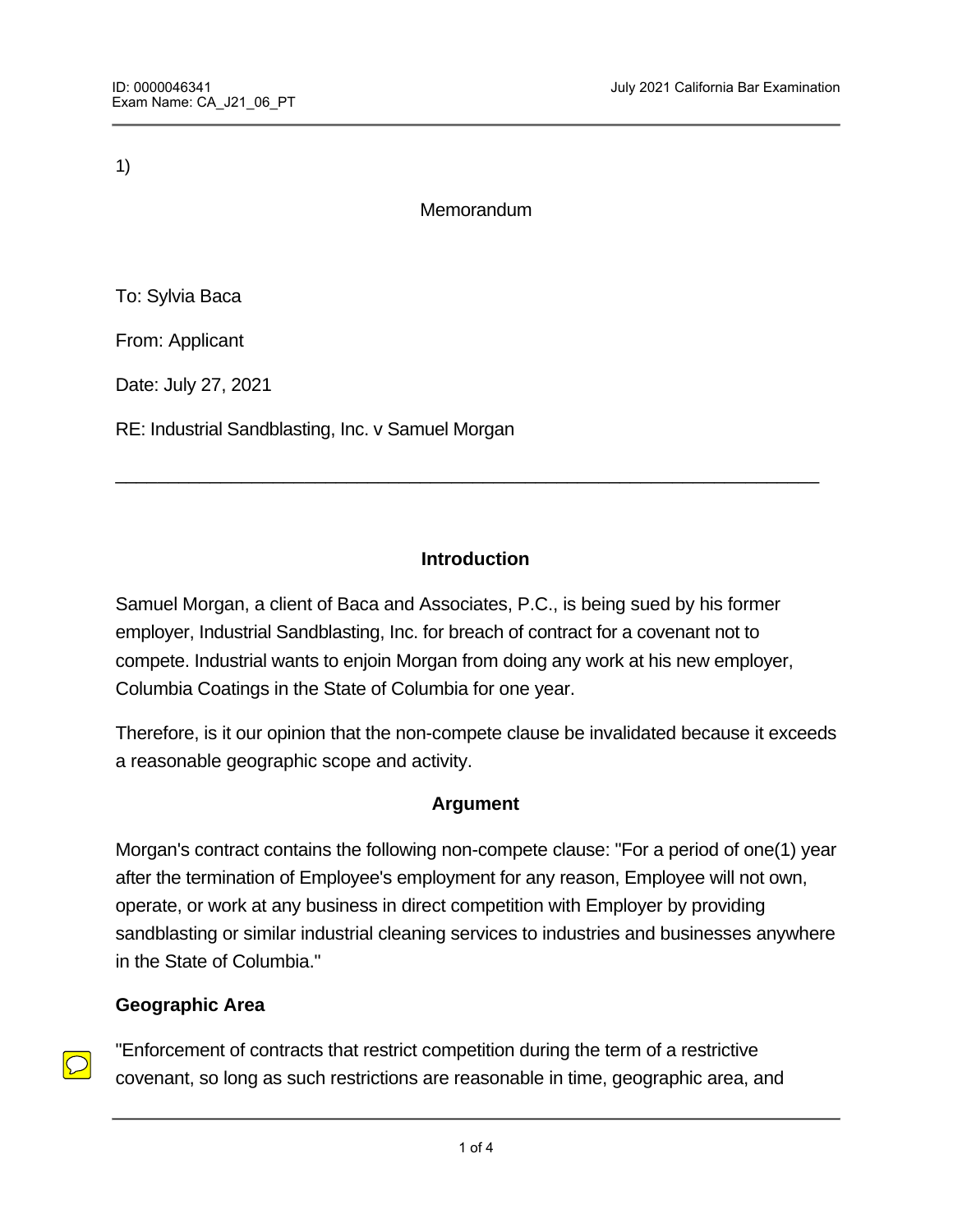scope of prohibited activities, shall be permitted." (Knox)  $\bigcirc$ 

Here, Industrial states that "employee will not own, operate or work at any business in direct competition with Employer...anywhere in the State of Columbia." As stated in *Knox* enforcement of non compete clauses will be as such as long as the restrictions are reasonable in geographic area. Mr. Morgan being restricted from working for a competitor in the whole state is unreasonable and would prohibit Mr. Morgan from making a living without having to move out of state for work. The restriction is a burden for Mr. Morgan. The weight of the Industrial's interest in prohibiting Mr. Morgan from working in the State of Columbis against the impact to Mr. Morgan is unbalanced.(Knox)

"This geographic area far exceeds the area within which Markham worked for Fawcett. This Court will accept as prima facie valid a restriction that covers the territory where the employee worked and the employer does business. However, a restriction that extends that territory to areas in which the employee did not work is overly broad on its face, absent a strong justification other than the desire not to compete with the former employee." (CRS)

A restriction that covers a geographic area in which the employee never had contact with customers is over-broad and unreasonable. This covenant is unreasonably broad because it covers a region and areas of states where the plaintiff never worked." (CRS)

Mr. Morgan has stated that when he worked for Industrial it was only in Columbia City. Mr. Morgan stated that he did one job in Sidalia in the northeast part of the state. and Crescent about 20 miles outside of Columbia City.

Therefore, the geographical restriction is just as covered in CRS, in that it is over-broad and unreasonable and covers regions and areas of the state where Mr. Morgan has not worked during the course of his employment with Industrial, with a couple of exceptions.

## **Scope of Activity**

"Under our cases, a former employer may validly restrict an employee from performing services for a competitor that are identical to those performed for the former employer." (CRS).

Mr. Morgan while working for Industrial specialized in commercial sandblasting, operated a crew and did estimates. The work that Mr. Morgan is performing at Columbia Coatings

is an office job more than a field job, hence a different capacity and activities. Further,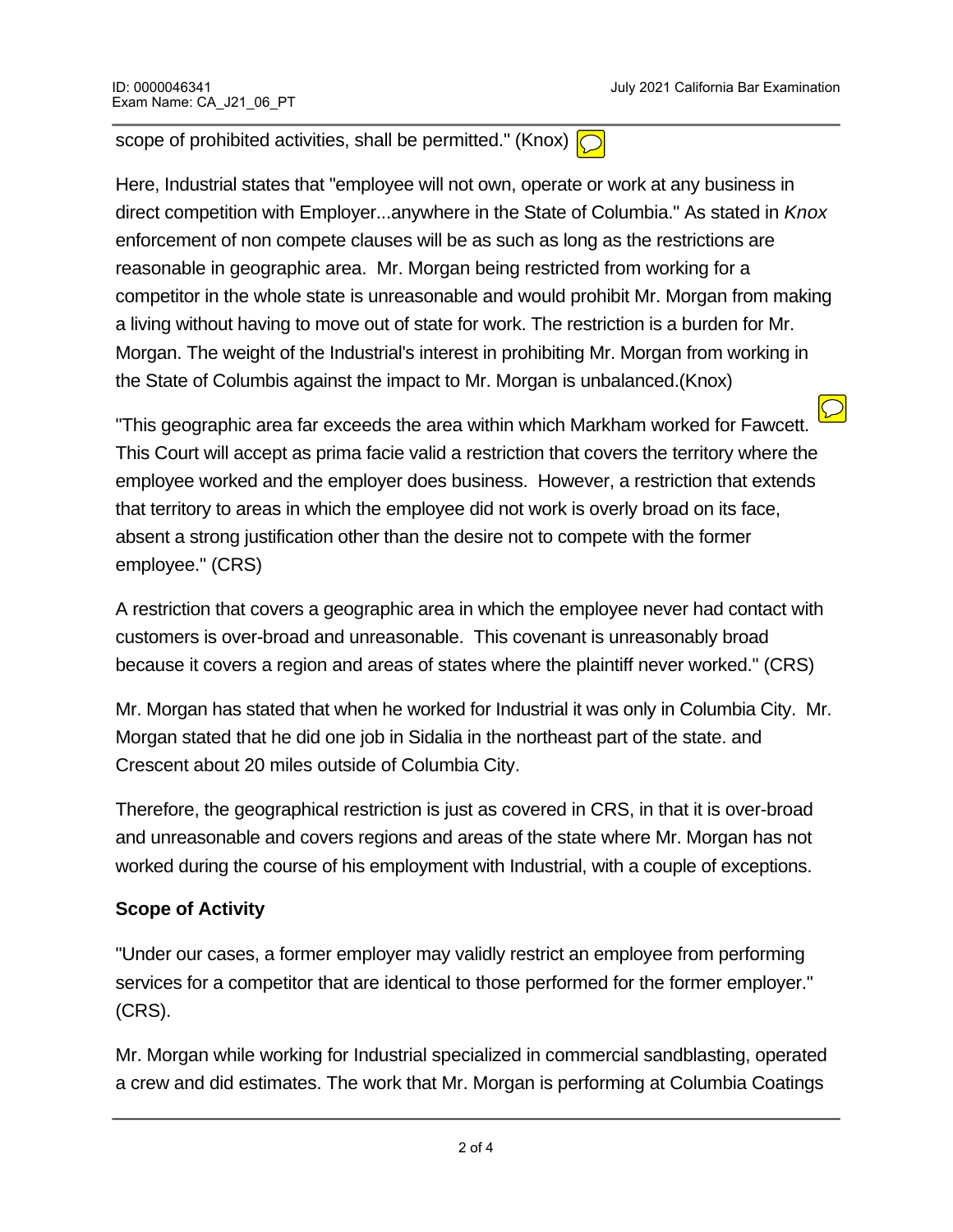is an office job more than a field job, hence a different capacity and activities. Further, when Mr. Morgan communicated to Industrial that he wanted an office job, Industrial said that they couldn't promote him to the office because they needed him in the field.

Therefore, Mr. Morgan should not be restricted from performing a different job than the one he had at Industrial because there is no valid reason or legitimate interest Industrial can provide to demonstrate the importance of this activity restriction on Mr. Morgan. By these standards Industrial is saying he cannot work "in any other capacity whatsoever." (CRS)

"Our courts have approved as reasonable restrictions that specifically state those activities related to the employer's business in which the employee was trained by the employer or worked for the employer. Such a restriction protects the employer's interests from competition in that area of service."(CRS)

Industrial has claimed that they trained Mr. Morgan while employed. However, Mr. Morgan was only paid for the days he attended training by Industrial, but Mr. Morgan paid for the courses and earned the certificates of his own accord.

Therefore, this claim by Industrial and reasoning for the restriction invalid.

## **Duration of Restriction**

"Our cases do not state a specific time period past which a given time restriction is per se unreasonable. Instead, the cases require employers who seek to uphold a time restriction to demonstrate how the restriction is necessary to the protection of the employer during the employee's transition to work for a competitor." (CRS) An employer must provide specific facts and circumstances that support a finding of necessity. Absent such proof our court have invalidated time periods as short as one year or less.

Here, the restriction is for one year from termination on Mr. Morgan. However, Industrial did not provide a legitimate purpose for the time frame. Industrial stated that they wanted Mr. Morgan "out of Columbia at least long enough for us to train someone they way we trained him." By these standards the restriction would take several years, as Mr. Morgan earned his certifications and while he was employed with Industrial since 2013.

Therefore, training another person to replace Mr. Morgan would take several years. However, to get a new employee acclimated with the starting job would likely be less than

two months. Thus this time restriction exceeds reasonable